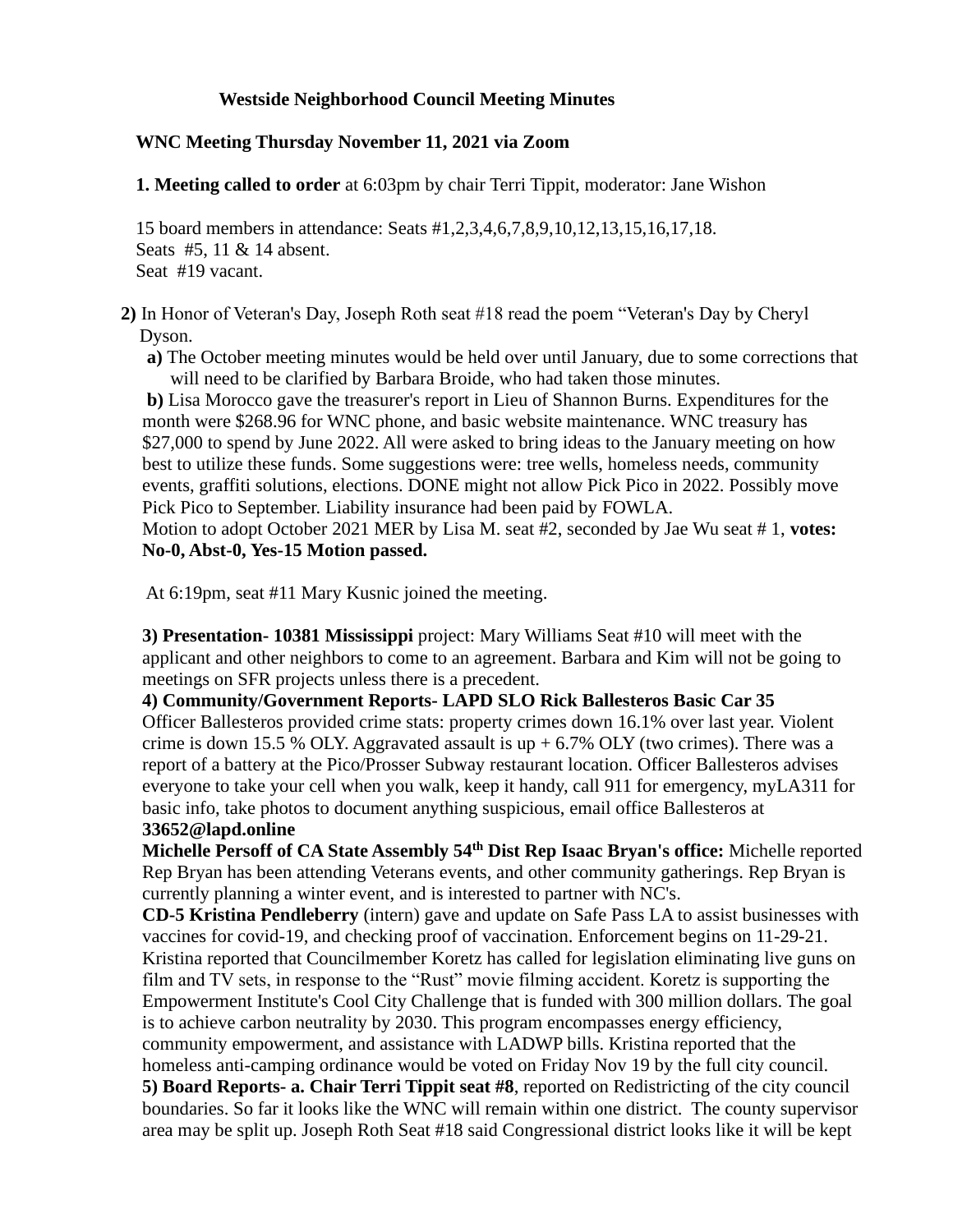whole. Terri and others commented that the lettering on the proposed maps were not clear, and very hard to read. The next meeting of the commission is on Nov  $17<sup>th</sup>$ . The Westside is not being supported to keep the county district whole. It looks like we may be split between districts  $2 \&$ 4. Barbara Broide Seat #7 concurred, and urged people to write more letters. Joseph Roth Seat #18 said the online portal ( publiccomment.redistricting.lacounty.gov) is best as emails must be counted. It is recommended to indicate map D that keeps us together.

**5a-Anti Bias Learning (ABLE) must be completed by Nov 30th .** All board members are required to complete this 90 minute online class through Cornerstone. Contact [kyle.stone@lacity.org](mailto:kyle.stone@lacity.org) if you need help logging in.

**Selection Town Hall-** We cannot hold a March 2022 Selection Town Hall. Mail voting goes against our bylaws. We need 3 months to prepare for elections. If board members have to leave the board, we will try and fill open positions.

**Trammel Crow Funds**-On  $2/17/21$  we asked how much money was left in the account. \$227,000 was the reply given. Terri thought it was around \$101,000. Barbara Broide seat #7 has a file and will dig it out to see what her records show. The T.C. money was put away for WNC to spend on traffic related issues. Possibly money can be used for streetscape, or traffic calming. Kim Christensen Seat #4 suggested a blinking pedestrian crosswalk at Westwood & Tennessee.

There are boundary limitations on where the money can be spent: SM Blvd-Sepulveda-Pico. **December meeting-**Jane Wishon seat #13 made a motion to cancel the December meeting.

Motion was seconded by Jae Wu seat #1. **Votes: abs-0 no-0 Yes-16 Motion Passes. 5b) Outreach**- Lisa Morocco seat #2 reported on the Opening of the Azizi Art Gallery on Pico.

The new boutique Gifted on Pico Blvd will be having a special event on 11-12-21. On Dec 10 & 11, Local Ceramic Potter Jane Tomlinson will be having a special promotional sale at her studio. Let's all shop local.

**5c) Homeless Committee-** Sean McMillan Seat #9 reported that the city will be voting on CF21-4118-S15 s41.18(c) . Sean motioned that WNC should support this vote. Jae Wu Seat #1 seconded. **Votes: Abst-0, No-1 Seat #16, Yes-15 seats #1,2,3,4,6,7,8,9,10,11,12,13,15,17,18. Motion passes.**

**5d) WRAC-** Jane Wishon seat #13 stated that the WRAC motion pertaining to Cool Streets is postponed, due to questions about toxicity.

**5e) Planning-** Barbara Broide Seat #7 motioned for WNC to support **CF21-0002-S186.** Motion was seconded by Kim Christensen seat #4. This CF was introduced by CM Koretz regarding SB9 and the housing element. **Votes: Abs-1 Seat #1, No-0, Yes-15. Motion passes.**

**Housing Element**-Kim Christensen attended housing commission & PLUM meeting. The 2121 Westwood Blvd. project had shown no changes, and has moved on to the city council. **(** list of full detailed motions-wncla.org under agenda**)**

**STAP Program- CF20-1536** -Barbara Broide seat #7 made a motion to oppose the mitigated negative declaration made by the Bureau of Engineering. Joseph Roth seat #18 seconded. It was discussed that the timeline for comments was too short. Digital ads on bus shelters were thought to be a safety issue; driver distraction. The details of much of the program were unclear as to bus shelter ownership, maintenance, consumer usage, and the probable vendor that had a limited track record in designing and maintaining bus shelters for such a big project of this scope, and long term service. **Votes: Abst- 1 Vicki Curry seat #6, NO-0, Yes-15.**  Motion passes.

**CF 21-0979 Coordinated Street Furniture Program Public Toilet Transition Plan-**When this CF was brought up, the WNC had many questions. A motion was made by Karriann Hinds seat #16, to hold a special meeting to discuss and vote on this. Jane Wishon seat #13 seconded. **Votes: Abst-0, No-0, Yes-16. Motion passes.** A special meeting will be held on November  $18<sup>th</sup>$  with a WNC quorum, and public notice.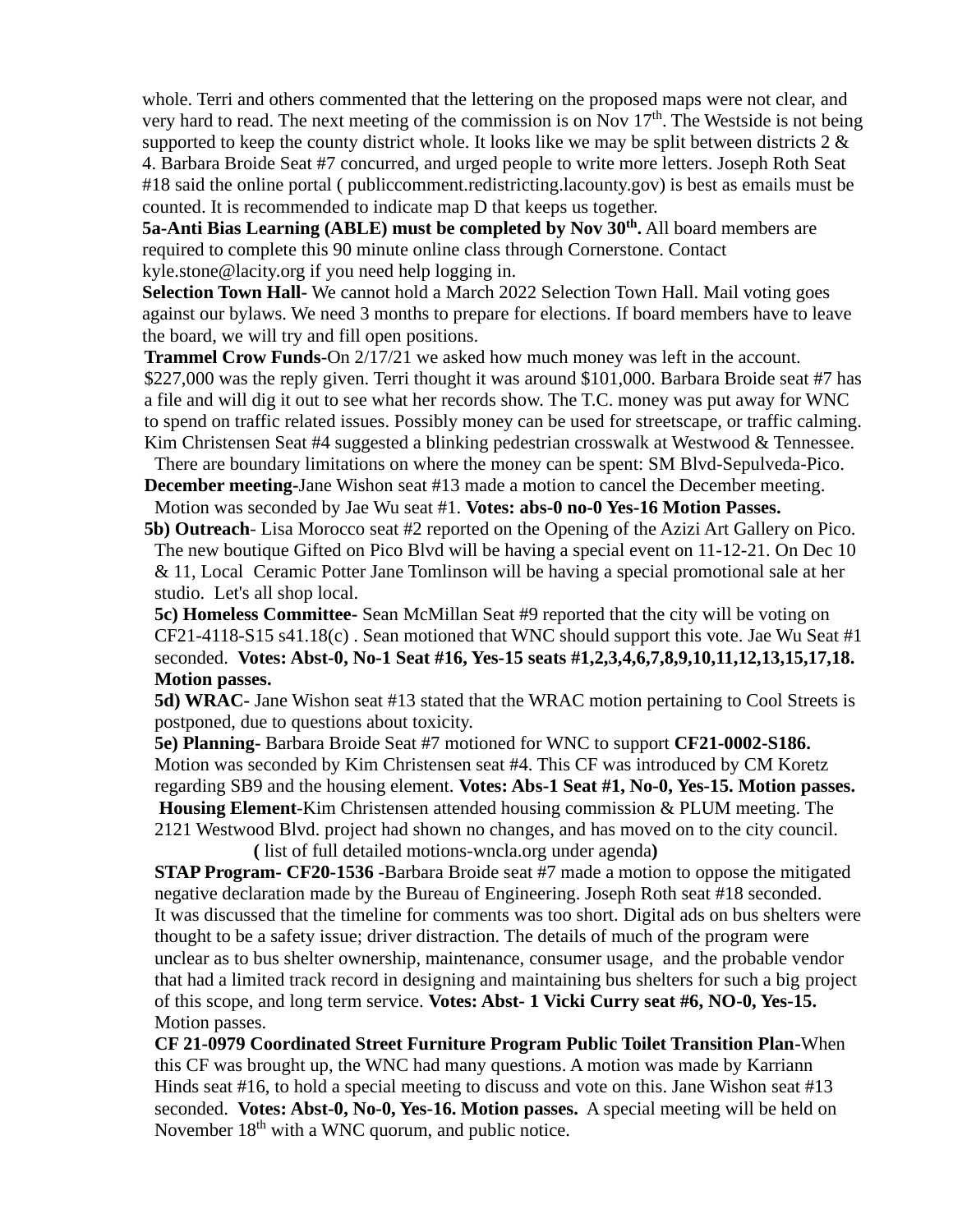#### **5f) WNC CIS Motions** (list of full detailed motions- wncla.org under agenda)

#### **- Sustainability:**

#### **Shipping Industry Decarbonization/ZEV Corridor CF #-0002-S175**

This CF was approved by the LA City council, therefore no action is taken.

# **Coastal Waters Protection/New Leases & Old Structures CF #21-002-176**

Motion to support was made by Joseph Roth seat #18, seconded by Lisa Morocco seat #2. Votes: Abst- 0, No-0, Yes-16

## **Sustainable Communities Exemption/2121 Westwood Blvd CF #21-1190 (Dept of Planning) 10/12/21**

Motion to support made by Joseph Roth seat #18, seconded by Barbara Broide seat #7. Votes: Abst-0, No-0, Yes-16

### **Extreme Heat Preparedness**

 **CF #21-1167 (Koretz) 10/12/21**

This council file was approved by the city council, therefore no action is taken.

### **Recycling/Organic Waste Reduction CF #21-1208 (Koretz/O'Farrell) 10/19/21**

Motion to support made by Joseph Roth seat #18, seconded by Jane Wishon seat #13. Votes: Abst-0, No-0, Yes-16

# **Solar Storage & EV Chargers at City Facilities CF #21-1249 (General Services Department) 10/26/21**

Motion to support made by Joseph Roth seat #18, seconded by Jane Wishon seat #13. Votes: Abst-0, No-0, Yes-16

# **Zero Emission Transportation Infrastructure CF #21-1132 (Krekorian/O'Farrell) 10/06/21**

Motion to support made by Joseph Roth and seconded by Kim Christsenson Votes: Abst-0, No-0, Yes-16

# **Speed Enforcement/Speed Limit Reduction CF#21-1223 (Bonin/Koretz) 10/20/21**

Anticipating this motion will be approved by LA City council this week, therefore no action is taken.

# **Preferential Parking/Boundary District Change CF #21-1242 (Koretz) 10/26/21**

Motion to support made by Joseph Roth seat #18, seconded by Mary Williams seat #10 Votes: Abst-0, No-0, Yes-16